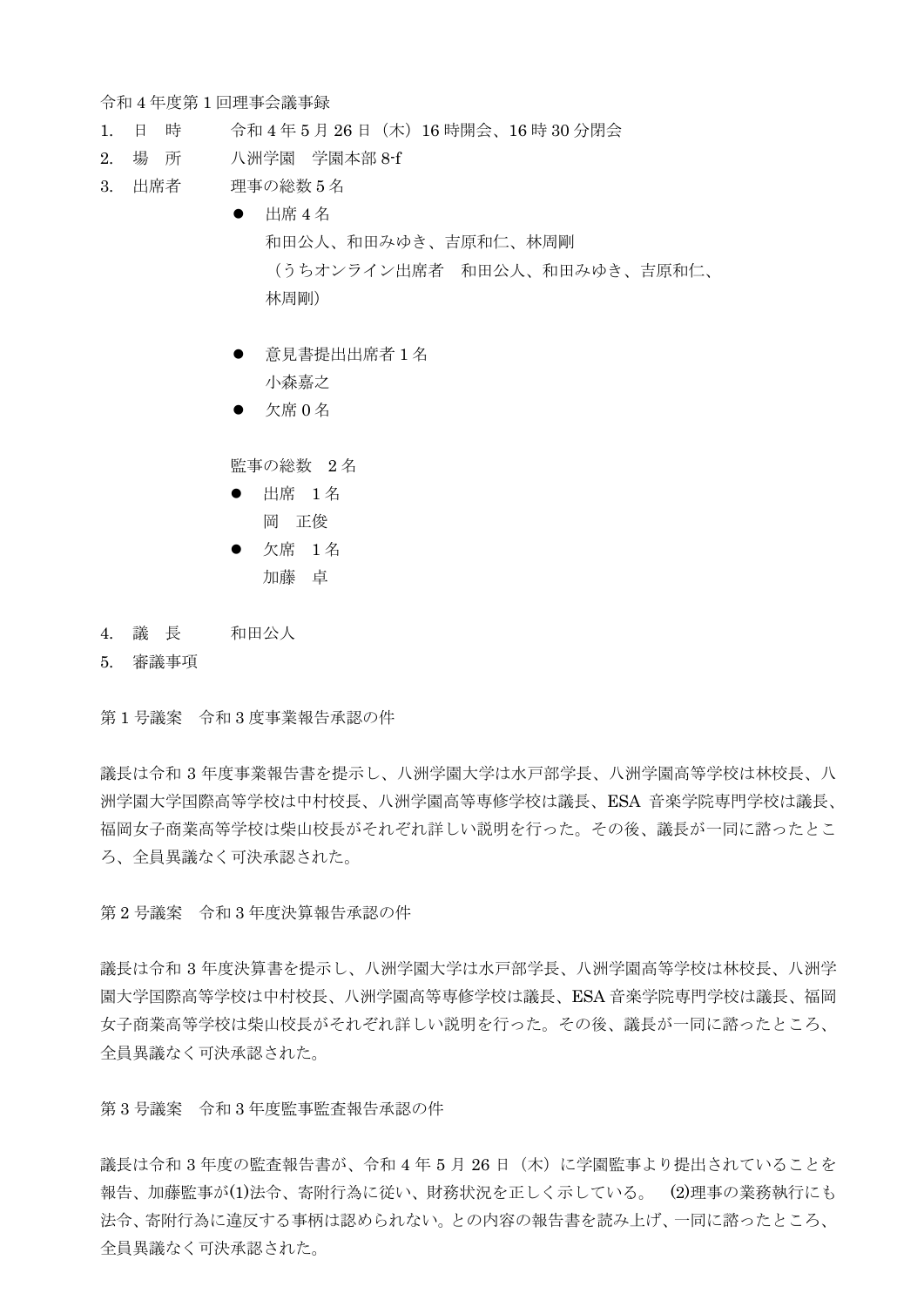第 4 号議案 令和 4 年度第 1 回補正予算の件

議長は令和 4 年度第 1 回補正予算書及び資料を提示し、学園本部は議長、八洲学園大学は水戸部学長、 八洲学園高等学校は林校長、八洲学園大学国際高等学校は中村校長、八洲学園高等専修学校は議長、 ESA 音楽学院専門学校は議長、福岡女子商業高等学校は柴山校長がそれぞれ詳しい説明を行った。そ の後、議長が一同に諮ったところ、全員異議なく可決承認された。

第 5 号議案 令和 4 年度役員報酬承認の件

議長は、役員報酬対象者は理事長だけであることを説明し、令和 4 年度については特に増額、減額の 要因がないので前年度同額にしたい旨提案、一同に諮ったところ全員異議なく可決承認された。

6. 報告事項

・八洲学園高等学校 2021 年度学校評価について 議長は資料を配布し、八洲学園高等学校の林校長が詳しい説明を行ったところ、特段の異議はなく、 了承された。

以上の通り審議及び報告を終了したので閉会する。

令和 4 年 5 月 26 日

- 学校法人 八洲学園理事会
	- 議 長 和田公人
	- 理事 和田みゆき 吉原和仁 小森嘉之 林周剛

監事 岡 正俊 初藤 卓

以上、議事録に相違ありません。

議長、監事、理事 2 名の互選署名人による署名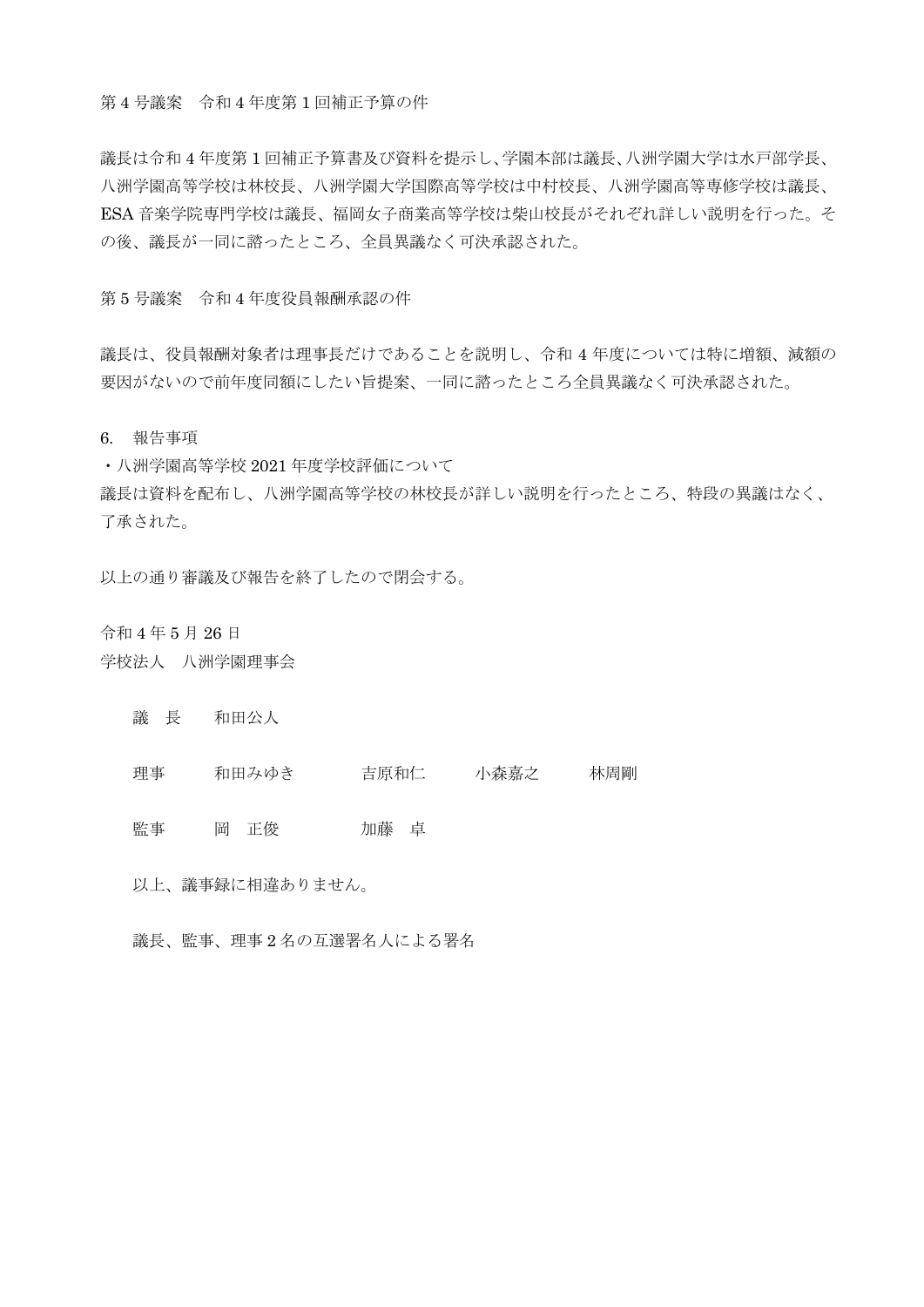Signature: <del>団 [正俊](https://na1.documents.adobe.com/verifier?tx=CBJCHBCAABAAvb7S6h9BmAAAWeZvEQft8DPorDvdhRuv) May 27, 2022 11:46 GMT+9)</del>

**Email:** oka@kanou-law.com

**Signature:** 加藤 卓 **Email:** kato0801@yb3.so-net.ne.jp  $(022, 13:51 \text{ GMT+9})$ 

**Signature:** [吉原和仁](https://na1.documents.adobe.com/verifier?tx=CBJCHBCAABAAvb7S6h9BmAAAWeZvEQft8DPorDvdhRuv) **Email:** kaz@ubpinvestments.com .<br>7, 2022 13:53 GMT+9)

**Signature:** 林 林 周剛 (May 27, 2022 13:55 GMT+9) [周剛](https://na1.documents.adobe.com/verifier?tx=CBJCHBCAABAAvb7S6h9BmAAAWeZvEQft8DPorDvdhRuv)

**Email:** shayashi@yashima.ac.jp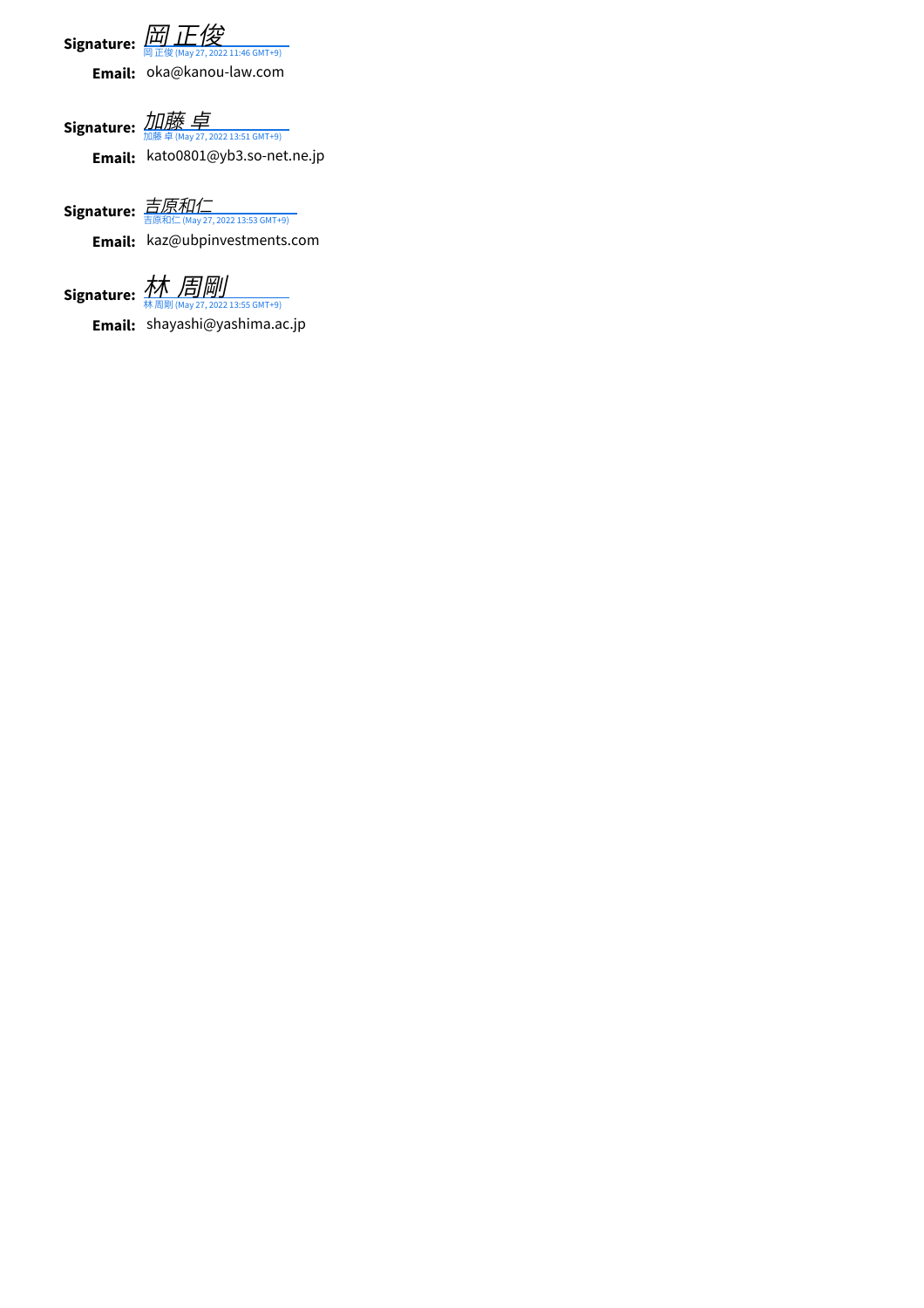## 令和4年度第1回理事会議事録

Final Audit Report 2022-05-27

| Created:        | 2022-05-27                                   |
|-----------------|----------------------------------------------|
| By:             | hirohito wada (wada@yashima.ac.jp)           |
| Status:         | Signed                                       |
| Transaction ID: | CBJCHBCAABAAvb7S6h9BmAAAWeZvEQft8DPorDvdhRuv |

## **History**

- **D** Document created by hirohito wada (wada@yashima.ac.jp) 2022-05-27 - 1:17:37 AM GMT- IP address: 183.77.181.144
- $\boxtimes$  Document emailed to 岡 正俊 (oka@kanou-law.com) for signature 2022-05-27 - 1:24:16 AM GMT
- **Email viewed by 岡 正俊 (oka@kanou-law.com)** 2022-05-27 - 2:45:30 AM GMT- IP address: 66.249.84.93
- $\mathscr{O}_\bullet$  Document e-signed by 岡 正俊 (oka@kanou-law.com) Signature Date: 2022-05-27 - 2:46:32 AM GMT - Time Source: server- IP address: 58.0.128.215
- $\mathbb{R}$  Document emailed to 加藤 卓 (kato0801@yb3.so-net.ne.jp) for signature 2022-05-27 - 2:46:33 AM GMT
- **Email viewed by 加藤 卓 (kato0801@yb3.so-net.ne.jp)** 2022-05-27 - 2:47:40 AM GMT- IP address: 172.225.48.37
- $\mathscr{O}_\mathbf{Q}$  Document e-signed by 加藤 卓 (kato0801@yb3.so-net.ne.jp) Signature Date: 2022-05-27 - 4:51:53 AM GMT - Time Source: server- IP address: 110.233.61.230
- $\mathbb{E}$  Document emailed to 吉原和仁 (kaz@ubpinvestments.com) for signature 2022-05-27 - 4:51:55 AM GMT
- **B** Email viewed by 吉原和仁 (kaz@ubpinvestments.com) 2022-05-27 - 4:52:32 AM GMT- IP address: 163.58.121.132
- $\mathcal{O}_\bullet$  Document e-signed by 吉原和仁 (kaz@ubpinvestments.com) Signature Date: 2022-05-27 - 4:53:50 AM GMT - Time Source: server- IP address: 163.58.121.132
- $\mathbb{R}$  Document emailed to 林 周剛 (shayashi@yashima.ac.jp) for signature 2022-05-27 - 4:53:54 AM GMT

## Adobe Acrobat Sign